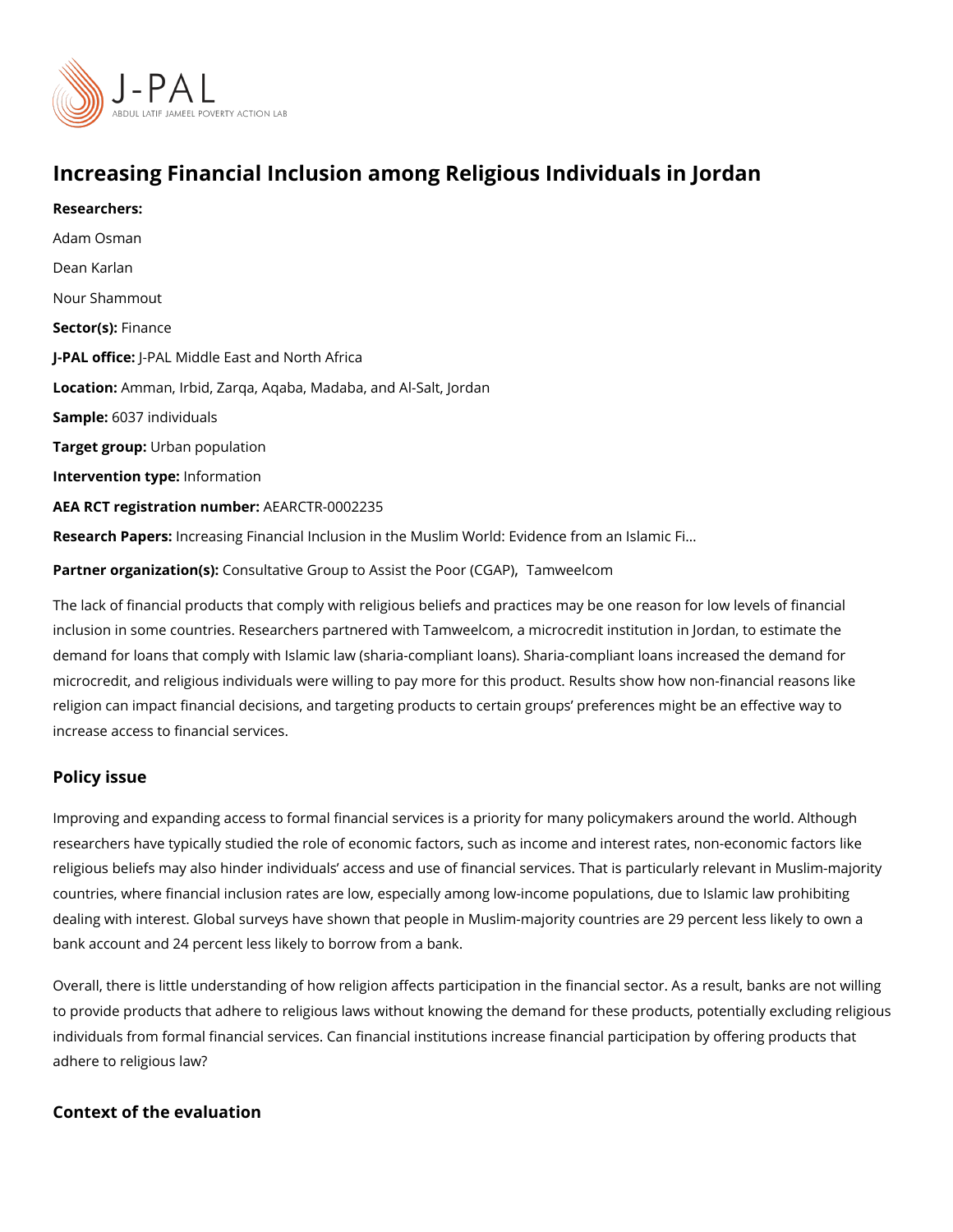In Jordan, 97 percent of the population identifies as Muslim, and 85 percent of respondents in global surveys believe religion plays an important role in the country and to its citizens. Likewise, most (80 percent) of participants in this evaluation considered themselves religious. There are also low rates of financial inclusion in Jordan, as only a quarter of adults have any account at a formal financial institution. Religion may be a factor: nearly a third (32 percent) of study participants attributed their low levels of financial participation to religious reasons.

Financial service providers are increasingly offering products that adhere to Islamic law, commonly referred to as shariacompliant. Sharia-compliant products often have the same goal as conventional products, but change parts of the operational details to avoid the direct use of interest, e.g. charging maintenance fees rather than interest. One such provider is Tamweelcom, one of Jordan's largest and fastest growing microcredit institutions. At the time of this evaluation, Tamweelcom was opening a new subsidiary entity, which would become the first sharia-compliant microcredit institution in the country. They were interested in understanding the demand for sharia-compliant loan products.



Bank of Jordan Photo: Rotana Nawwaf Al Hasanat | CC BY-SA 4.0

## **Details of the intervention**

The research team partnered with a well-established Jordanian microcredit institution (MFI), Tamweelcom, to evaluate the demand for sharia-compliant loans in Jordan. Tamweelcom offered potential borrowers two types of loans: conventional and sharia-compliant. For sharia-compliant loans, the MFI directly paid the retailer of the asset clients wished to purchase (an in-kind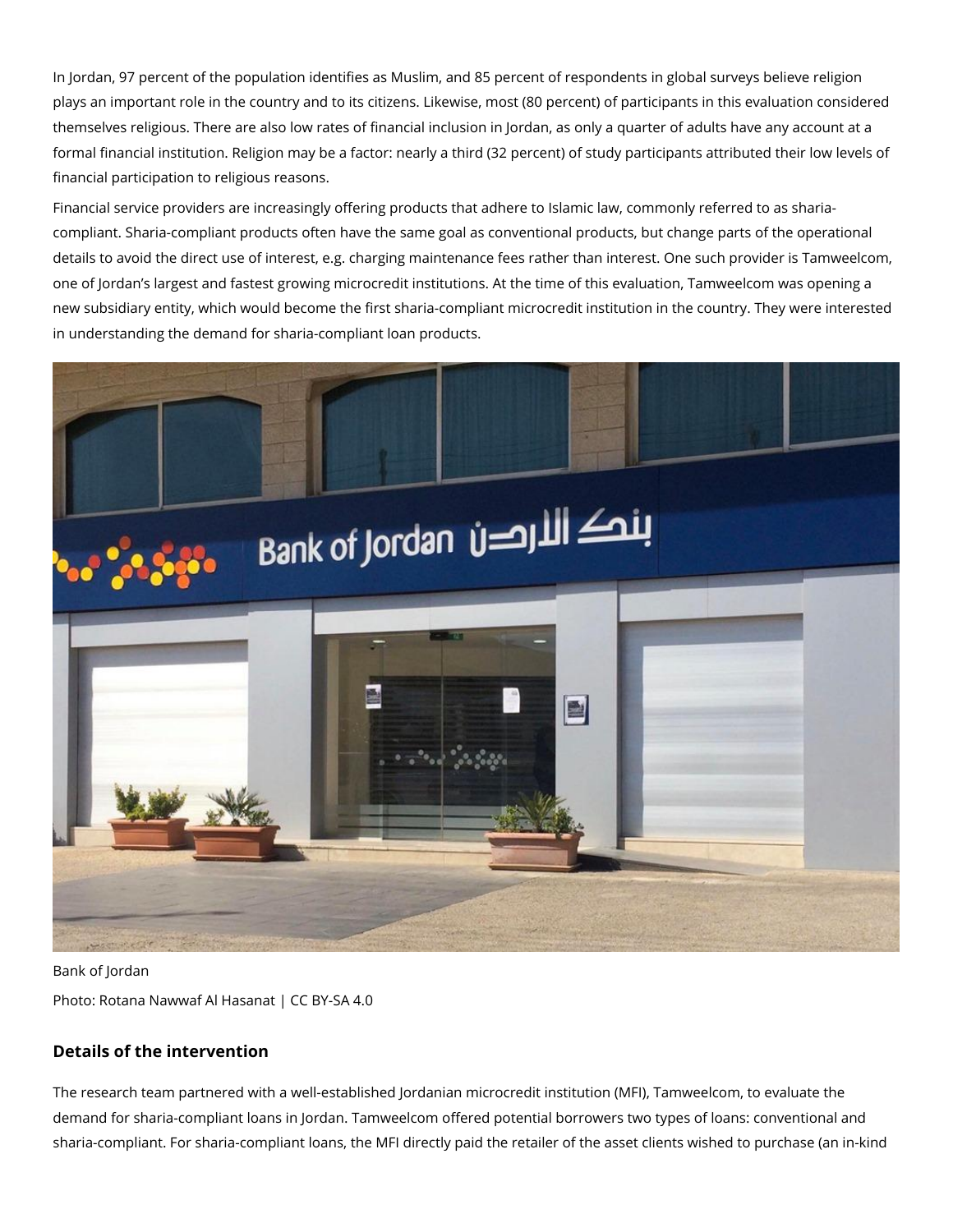loan), while for the conventional loan, the MFI provided the money to the client after they identified the asset and retailer from which they planned to buy it. Otherwise, both types of loans were the same, including the price, size of the loan, and period of repayment.

Marketing specialists were hired and trained to market the two loan products across commercial and residentials areas in the six largest cities in Jordan. If individuals were interested in hearing about a loan product, the marketer delivered one of eight randomly assigned scripts, which differentiated by the loan offered and marketing pitch.

- *Sharia-compliant loan*: The potential borrower in this group was offered a basic sharia-compliant loan to finance the purchase of a household asset. The loan would have a monthly fee of 1.9 percent with a maximum loan term of 20 months, and could range from 300 to 1,500 JOD (423 to 2,115 USD).
- *Sharia-compliant loan + religious authorities approval*: Individuals in the three following groups were offered a similar shariacompliant loan, but the marketer added to their pitch a statement about the religious authority that approved the loan–either a government appointed sharia board, a local religious leader, or a bank's sharia board.
- *Choice of sharia-compliant loan or conventional loan at different prices*: Individuals in this group were offered the choice between a conventional or a sharia-compliant loan. Researchers varied the price of the sharia-compliant loan so that it was either cheaper (1.75 percent monthly fee), equal in price (1.9 percent monthly fee), or more expensive (2.2 percent monthly fee) than the conventional loan (1.9 percent interest).
- *Comparison group*: Respondents in this group were offered only a conventional loan product, with the same price and terms as the sharia-compliant product.

Before offering the loan, marketers also collected respondents' basic demographic information. After hearing the product offering, participants had the chance to fill out a preliminary application for the loan. The research team asked participants for their reason if they declined to apply for the loan. In order to gauge individuals' religiosity, marketers asked individuals how much religious television programming they watched.

## **Results and policy lessons**

Demand for the sharia-compliant loans was higher compared to loans that did not align with religious laws. Additionally, religious individuals were willing to pay more for sharia-compliant loans than the non-religious.

*There was greater demand for sharia-compliant loans than conventional ones*: Participants offered a sharia-compliant loan were 23.4 percent more likely to apply compared to an application rate of 18.4 percent for the conventional loans (a 4.3 percentage point increase in demand). This was also true for individuals who were offered a choice between the conventional loan and a shariacompliant loan, with an 3.7 percentage point increase (20 percent increase) in demand for loans, relative to those who were only offered the conventional loan.

*Religious authority approval of sharia-complaint loans did not seem to influence loan applications*: Results show no effect of providing respondents with a religious entity certifying the sharia-compliance loans on their take-up of the loan. Researchers suggest that this might be because Islamic microcredit was still new in that context and there were no certifying entities that would lead consumers to assume that any loan was legitimate.

*Religious individuals were more interested in the sharia-complaint loan and willing to pay more for the product*: Among participants who were offered the choice between the sharia-compliant or the conventional loan, religious participants (i.e. who watched religious TV) were 10.8 percentage points more likely to apply for the sharia-compliant loan compared to 75.3 percent of nonreligious individuals (a 14 percent increase). Religious participants were also willing to pay more for sharia-compliant loans. While a 0.1 percentage point increase in price (i.e. monthly fee of 2 percent instead of 1.9 percent) led to a 7.5 percentage point